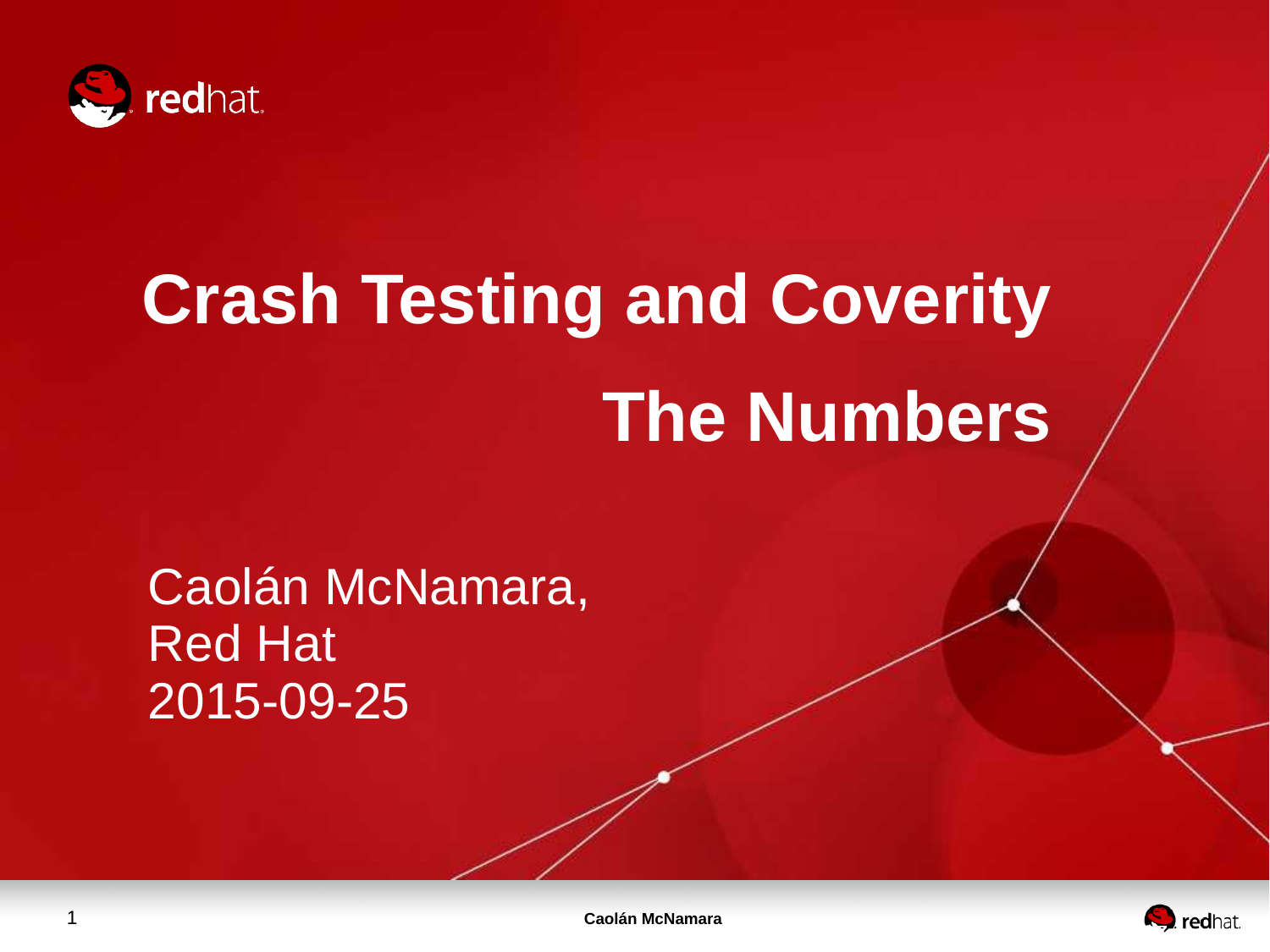- Coverity
	- Examples
	- Defect Density
	- Trends
- Crash Testing
	- Process
	- Trends

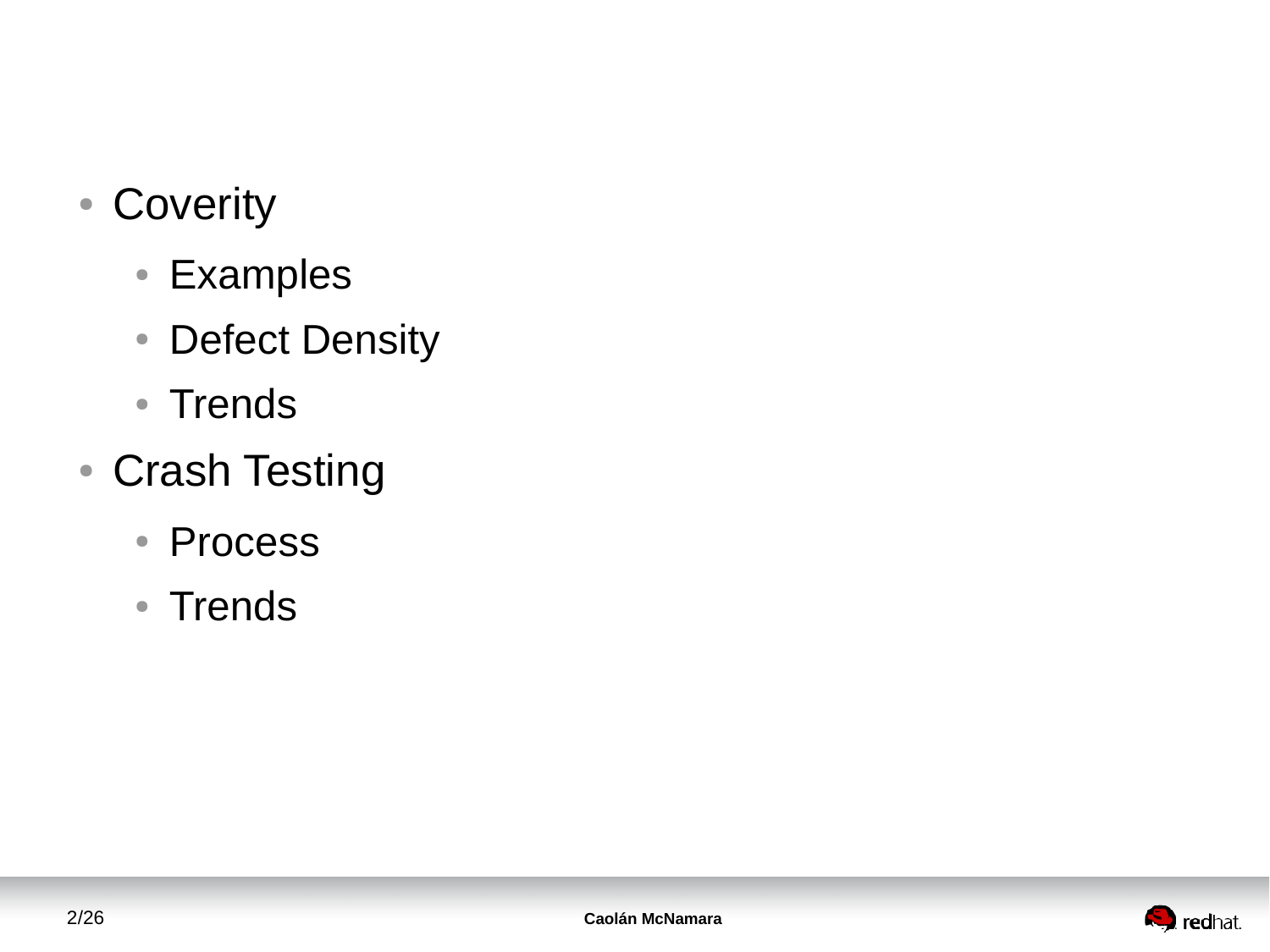# **Examples**

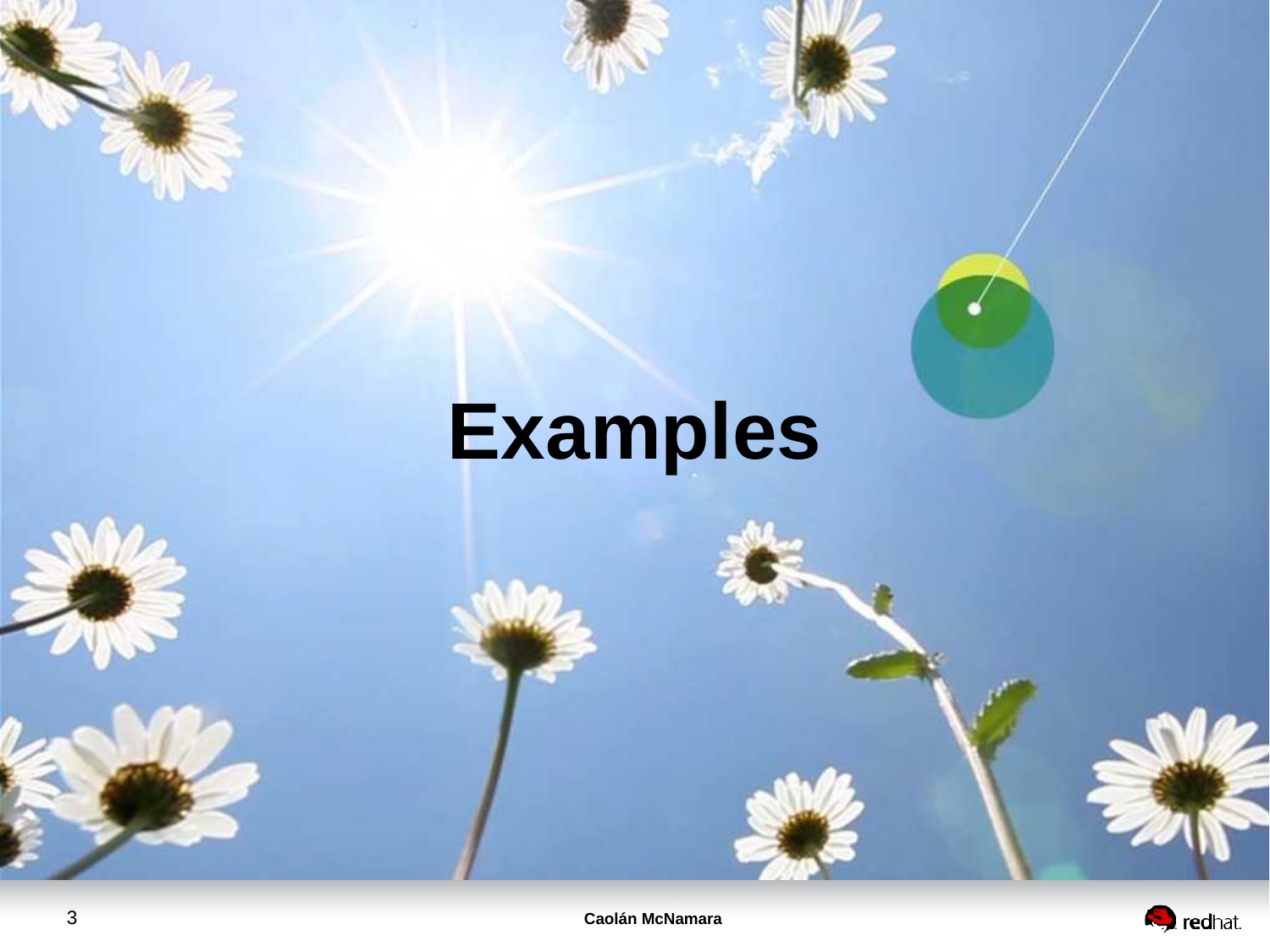# **CID#707771 UNINIT\_CTOR**

| 2985      | class SQLCommandPropertyUI : public ISQLCommandPropertyUI                                                                         |  |  |  |  |  |
|-----------|-----------------------------------------------------------------------------------------------------------------------------------|--|--|--|--|--|
| 2986      |                                                                                                                                   |  |  |  |  |  |
| 2987      | protected:                                                                                                                        |  |  |  |  |  |
| 2988      | SQLCommandPropertyUI ( const Reference< XPropertySet >& rxObject )                                                                |  |  |  |  |  |
| 2989      | :m xObject( rxObject )                                                                                                            |  |  |  |  |  |
| 2990      |                                                                                                                                   |  |  |  |  |  |
|           | 1. Condition "Ithis->m_xObject.is()", taking false branch                                                                         |  |  |  |  |  |
| 2991      | $if$ ( $lm_xObject.is()$ )                                                                                                        |  |  |  |  |  |
| 2992      | throw NullPointerException();                                                                                                     |  |  |  |  |  |
| $\bullet$ | CID 707771 (#1 of 1): Uninitialized scalar field (UNINIT_CTOR)                                                                    |  |  |  |  |  |
|           | 3. uninit member: Non-static class member "m refCount" is not initialized in this constructor nor in any functions that it calls. |  |  |  |  |  |
| 2993      | }                                                                                                                                 |  |  |  |  |  |
| 2994      |                                                                                                                                   |  |  |  |  |  |
| 2995      | virtual oslInterlockedCount SAL_CALL acquire()                                                                                    |  |  |  |  |  |
| 2996      | €                                                                                                                                 |  |  |  |  |  |
| 2997      | return osl atomic increment( &m refCount );                                                                                       |  |  |  |  |  |
| 2998      | ł                                                                                                                                 |  |  |  |  |  |
| 2999      |                                                                                                                                   |  |  |  |  |  |
| 3000      | virtual oslInterlockedCount SAL_CALL release()                                                                                    |  |  |  |  |  |
| 3001      | ₹                                                                                                                                 |  |  |  |  |  |
| 3002      | if ( $\odot == \odot$ atomic_decrement( $\delta$ m_refCount))                                                                     |  |  |  |  |  |
| 3003      | €                                                                                                                                 |  |  |  |  |  |
| 3004      | delete this;                                                                                                                      |  |  |  |  |  |
| 3005      | return 0;                                                                                                                         |  |  |  |  |  |
| 3006      | ł                                                                                                                                 |  |  |  |  |  |
| 3007      | return m_refCount;                                                                                                                |  |  |  |  |  |
| 3008      | }                                                                                                                                 |  |  |  |  |  |
| 3009      |                                                                                                                                   |  |  |  |  |  |
| 3010      | protected:                                                                                                                        |  |  |  |  |  |
| 3011      | Reference< XPropertySet ><br>m xObject;                                                                                           |  |  |  |  |  |
| 3012      |                                                                                                                                   |  |  |  |  |  |
| 3013      | private:                                                                                                                          |  |  |  |  |  |
|           | 2. member decl: Class member declaration for "m refCount".                                                                        |  |  |  |  |  |
| 3014      | oslInterlockedCount<br>m refCount;                                                                                                |  |  |  |  |  |
| 3015      | };                                                                                                                                |  |  |  |  |  |
|           |                                                                                                                                   |  |  |  |  |  |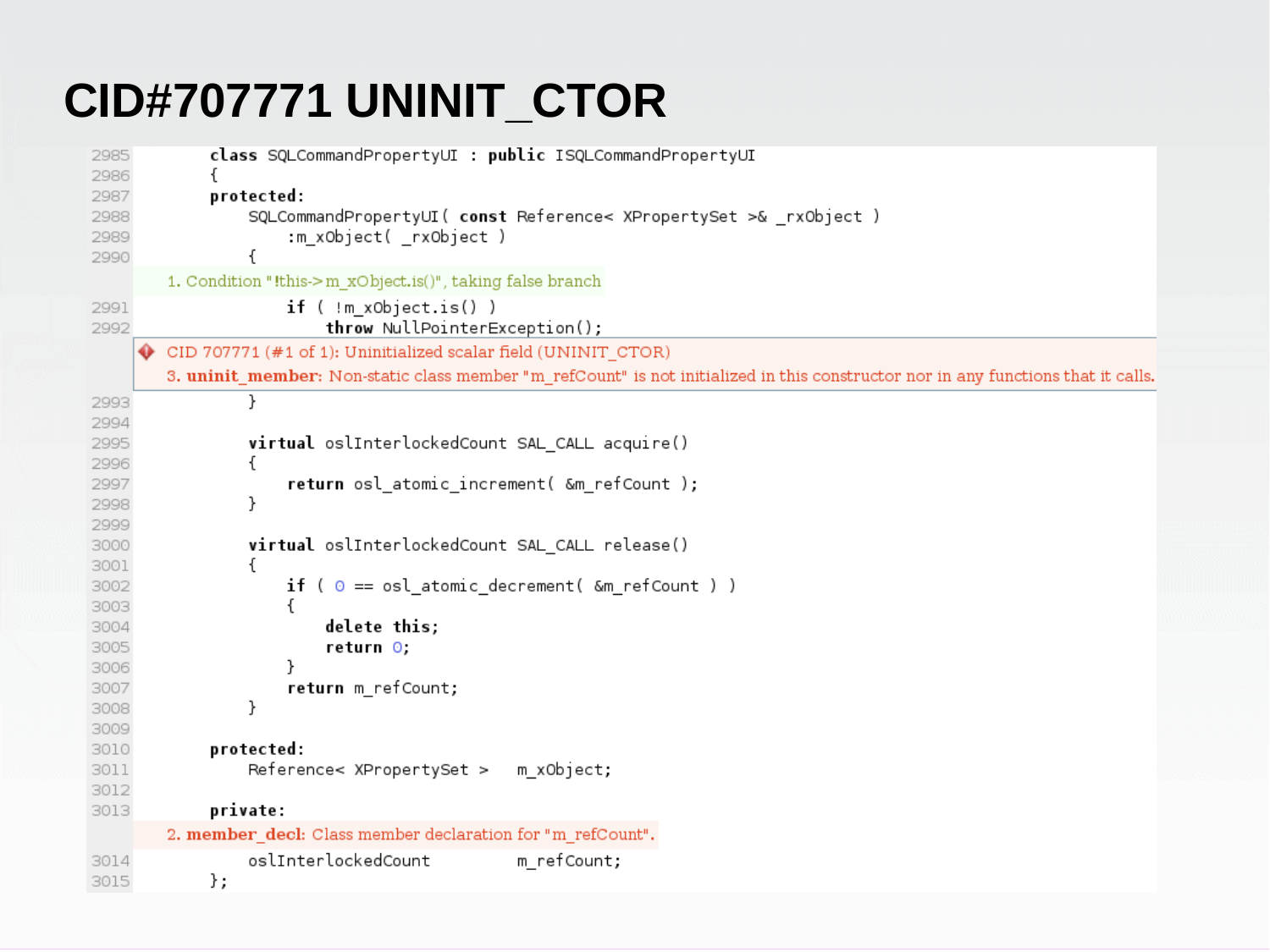## **CID#1209362 DEADCODE**

```
55 bool ImplGetInvalidAsciiMultiByte(sal uInt32 nFlags,
56
                                            char * nRuf.57
                                            sal Size nMaxLen)
58{
59
      if (nMaxLen == \odot)
60
           return false:
       switch (nFlags & RTL UNICODETOTEXT FLAGS UNDEFINED MASK)
61
62
      \sqrt{ }CID 1209362 (#3 of 3): Logically dead code (DEADCODE) [select issue]
63
       case RTL UNICODETOTEXT FLAGS INVALID 0:
           *pBuf = 0x00:
64
65
           break:
66
   CID 1209362 (#2 of 3): Logically dead code (DEADCODE) [select issue]
       case RTL UNICODETOTEXT FLAGS INVALID QUESTIONMARK:
67
68
       default: /* RTL UNICODETOTEXT FLAGS INVALID DEFAULT */
69
           *pBuf = 0x3F:
70
           break:
71dead error condition: The switch value nFlags & OxfU cannot be 80U.
   \bullet CID 1209362 (#1 of 3): Logically dead code (DEADCODE)
      dead error begin: Execution cannot reach this statement case 80U: .
      case RTL UNICODETOTEXT FLAGS INVALID UNDERLINE:
72
73
           *Buf = 0x5F:
74
           break:
75
      \mathcal{F}76
       return true;
77}
```
Copy and Paste from previous ImplGetUndefinedAsciiMultiByte without corresponding change of UNDEFINED\_MASK to INVALID\_MASK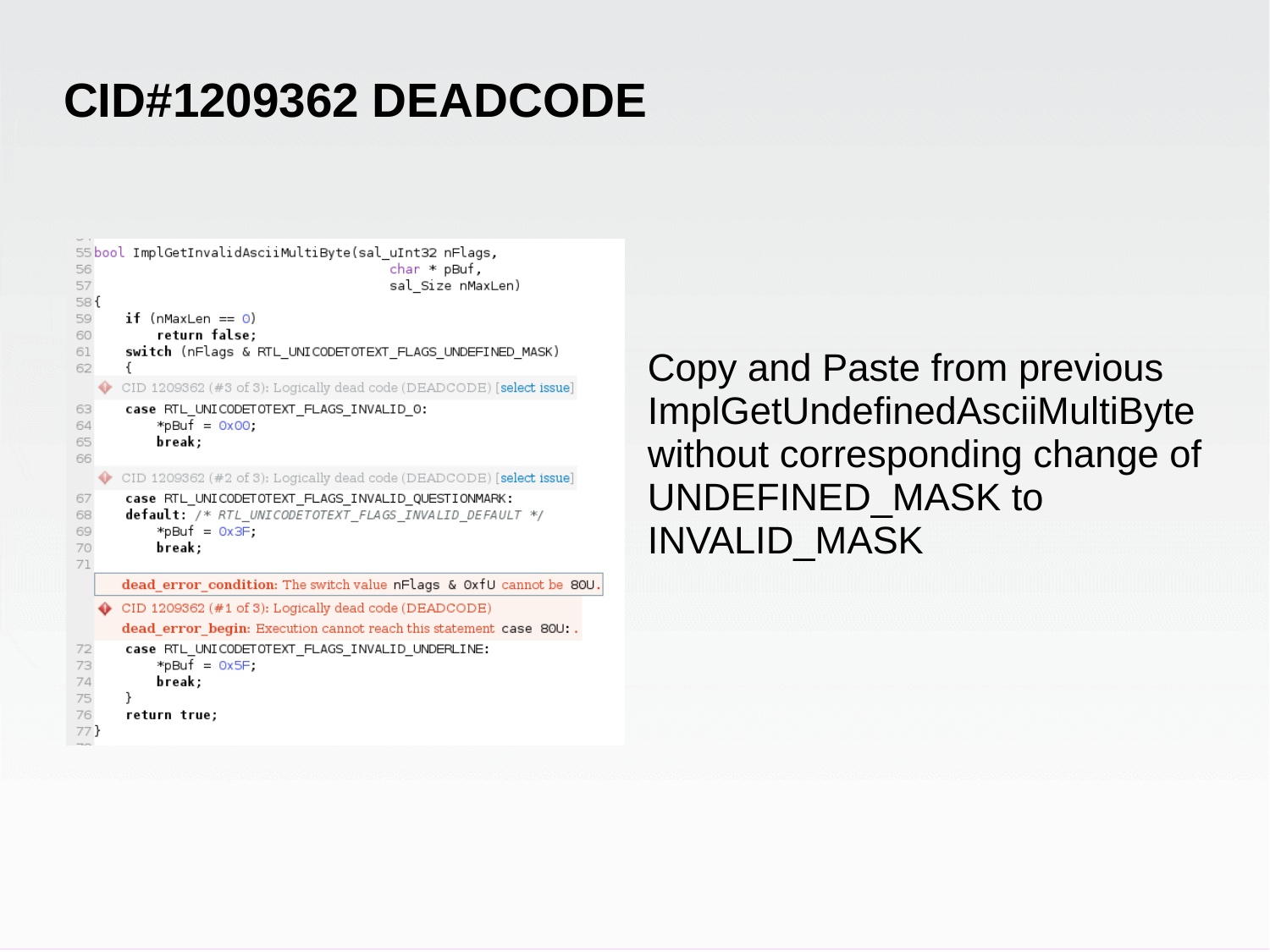# **CID#983942 UNCAUGHT\_EXCEPT**

| 1037                                                                                                                                                                                                                                                                                                                                                                                                                                                             | runtime adapter for lcl_UnoWrapFrame                                                   |  |  |  |  |  |               |
|------------------------------------------------------------------------------------------------------------------------------------------------------------------------------------------------------------------------------------------------------------------------------------------------------------------------------------------------------------------------------------------------------------------------------------------------------------------|----------------------------------------------------------------------------------------|--|--|--|--|--|---------------|
| $\bullet$ CID 983942 (#1 of 1): Uncaught exception (UNCAUGHT EXCEPT)<br>exn spec violation: An exception of type com::sun::star::uno::RuntimeException is thrown but the throw list<br>throw(com::sun::star::uno::RuntimeException (*)()) doesn't allow it to be thrown. This will cause a call to<br>unexpected() which usually calls terminate().<br>static uno::Any lcl UnoWrapFrame(SwFrmFmt* pFmt, FlyCntType eType) throw(uno::RuntimeException())<br>1038 |                                                                                        |  |  |  |  |  |               |
|                                                                                                                                                                                                                                                                                                                                                                                                                                                                  |                                                                                        |  |  |  |  |  | €             |
|                                                                                                                                                                                                                                                                                                                                                                                                                                                                  |                                                                                        |  |  |  |  |  | switch(eType) |
|                                                                                                                                                                                                                                                                                                                                                                                                                                                                  |                                                                                        |  |  |  |  |  |               |
|                                                                                                                                                                                                                                                                                                                                                                                                                                                                  |                                                                                        |  |  |  |  |  |               |
| 1042                                                                                                                                                                                                                                                                                                                                                                                                                                                             | case FLYCNTTYPE FRM:                                                                   |  |  |  |  |  |               |
| 1043                                                                                                                                                                                                                                                                                                                                                                                                                                                             | return lcl UnoWrapFrame <flycnttype frm="">(pFmt);</flycnttype>                        |  |  |  |  |  |               |
| 1044                                                                                                                                                                                                                                                                                                                                                                                                                                                             | case FLYCNTTYPE GRF:                                                                   |  |  |  |  |  |               |
|                                                                                                                                                                                                                                                                                                                                                                                                                                                                  | return lcl UnoWrapFrame <flycnttype grf="">(pFmt);</flycnttype>                        |  |  |  |  |  |               |
|                                                                                                                                                                                                                                                                                                                                                                                                                                                                  | case FLYCNTTYPE OLE:                                                                   |  |  |  |  |  |               |
|                                                                                                                                                                                                                                                                                                                                                                                                                                                                  | return lcl UnoWrapFrame <flycnttype ole="">(pFmt);</flycnttype>                        |  |  |  |  |  |               |
|                                                                                                                                                                                                                                                                                                                                                                                                                                                                  | default:                                                                               |  |  |  |  |  |               |
|                                                                                                                                                                                                                                                                                                                                                                                                                                                                  |                                                                                        |  |  |  |  |  |               |
|                                                                                                                                                                                                                                                                                                                                                                                                                                                                  | exception thrown: An exception of type com::sun::star::uno::RuntimeException isthrown. |  |  |  |  |  |               |
| 1049                                                                                                                                                                                                                                                                                                                                                                                                                                                             | $throw$ uno::RuntimeException();                                                       |  |  |  |  |  |               |
| 1050                                                                                                                                                                                                                                                                                                                                                                                                                                                             |                                                                                        |  |  |  |  |  |               |
|                                                                                                                                                                                                                                                                                                                                                                                                                                                                  |                                                                                        |  |  |  |  |  |               |
|                                                                                                                                                                                                                                                                                                                                                                                                                                                                  | 1039<br>1040<br>1041<br>1045<br>1046<br>1047<br>1048<br>1051                           |  |  |  |  |  |               |

### That doesn't actually specify what it throws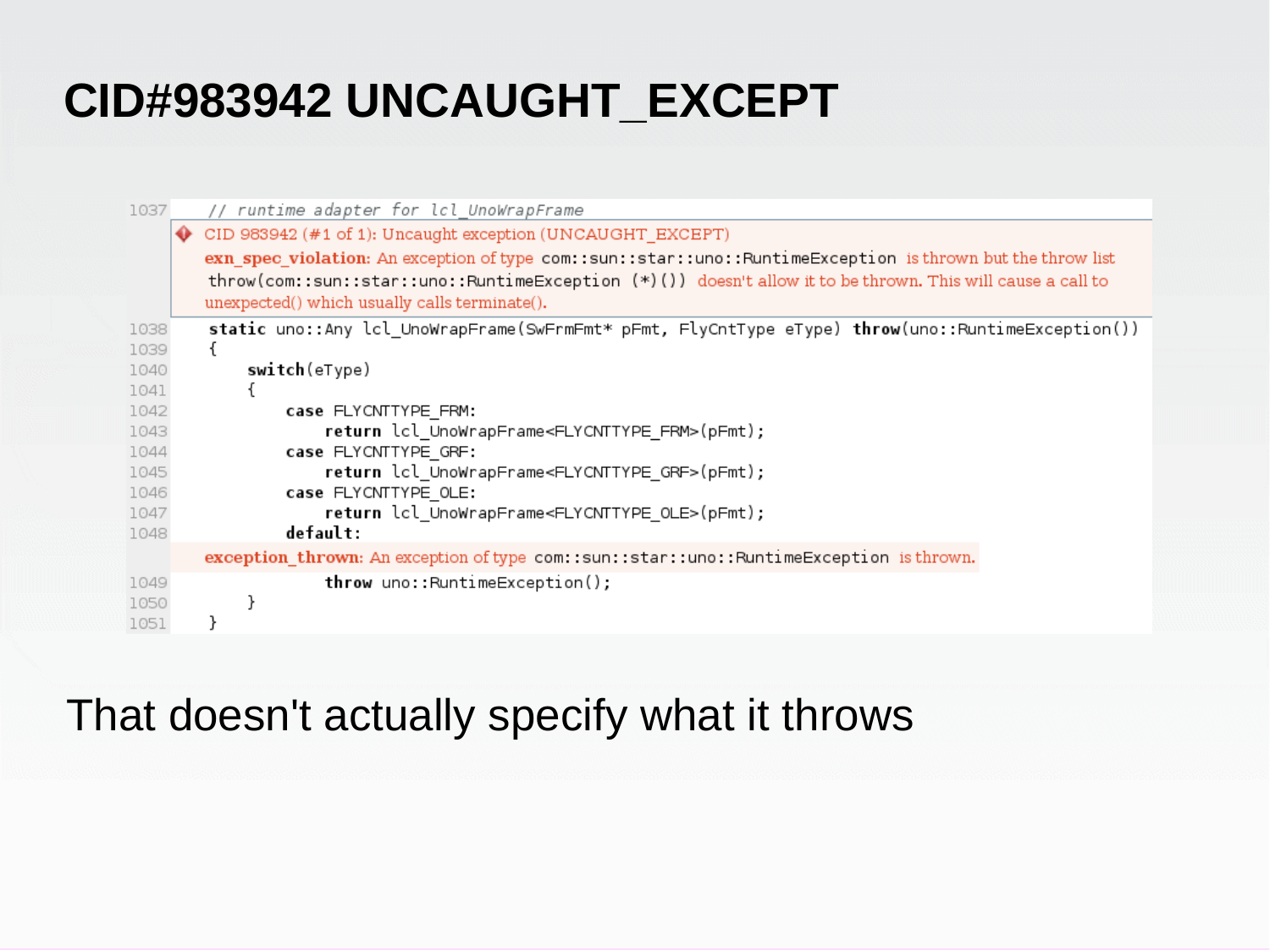# **CID#1158113 FORWARD\_NULL**

```
226 void DocumentLinkManager::disconnectDdeLinks()
227f1. Condition "Ithis->mpImpl->mpLinkManager", taking false branch
       if (!mpImpl->mpLinkManager)
228
229
             return;
230
        const sfx2::SvBaseLinks& rLinks = mpImpl->mpLinkManager->GetLinks();
231
       2. Condition "i < n", taking true branch
       for (size t i = 0, n = rLinks.size(); i < n; ++i)
232
233
        \left\{ \right.::sfx2::SvBaseLink* pBase = *rLinks[i];
234
            SCDdelink* pDdelink = dynamic cast < SCDdelink*>(pBase);235
       3. Condition "!pDdeLink", taking true branch
       4. var compare op: Comparing "pDdeLink" to null implies that "pDdeLink" might be null.
            if (!pDdeLink)
236
    CID 1158113 (#1 of 1): Dereference after null check (FORWARD NULL)
       5. var deref model: Passing null pointer "pDdeLink" to function "sfx2::SvBaseLink::Disconnect()", which
       dereferences it. [show details]
                 pDdeLink->Disconnect();
237
238
        \mathcal{F}239 }
```
Somebody got confused on checking the result of dynamic\_cast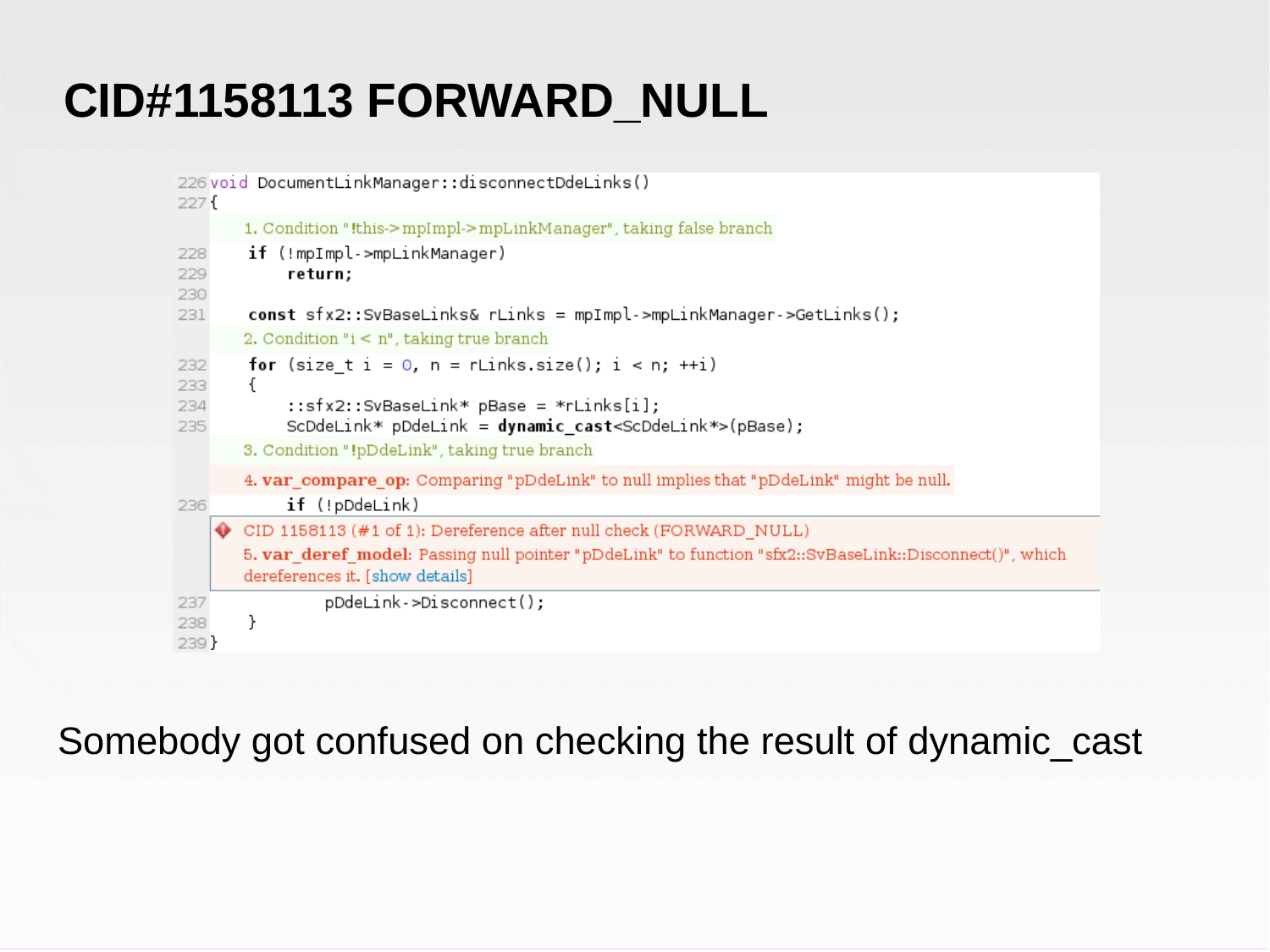# **CID#704127 CONSTANT\_EXPRESSION\_RESULT**

| 7159 void WW8DopTypography::WriteToMem(sal uInt8 *&pData) const<br>7160{ |                                                                                                                                                                                                                   |  |  |  |  |  |
|--------------------------------------------------------------------------|-------------------------------------------------------------------------------------------------------------------------------------------------------------------------------------------------------------------|--|--|--|--|--|
| 7161<br>7162<br>7163                                                     | sal uInt16 a16Bit = $f$ KerningPunct;<br>al6Bit $  =$ (iJustification << 1) & 0x0006;<br>$a16Bit$  = (iLevelOfKinsoku << 3) & 0x0018;                                                                             |  |  |  |  |  |
| $\bullet$                                                                | CID 704127 (#1 of 1): Wrong operator used (CONSTANT EXPRESSION RESULT)                                                                                                                                            |  |  |  |  |  |
|                                                                          | operator confusion: "(this->f2on1 << 5) & 2" is always 0 regardless of the values of its operands. This<br>occurs as the bitwise operand of ' ='. Did you intend to use right-shift ('>>') in "this->f2on1 << 5"? |  |  |  |  |  |
| 7164                                                                     | al6Bit $=$ (f2on1 << 5) & 0x002,                                                                                                                                                                                  |  |  |  |  |  |
| 7165                                                                     | al6Bit $=$ (reservedl << 6) & 0x03C0;                                                                                                                                                                             |  |  |  |  |  |
| 7166                                                                     | al6Bit $=$ (reserved2 << 10) & 0xFC00;                                                                                                                                                                            |  |  |  |  |  |
| 7167<br>7168                                                             | Set UInt16(pData,a16Bit);                                                                                                                                                                                         |  |  |  |  |  |
| 7169                                                                     | Set UInt16(pData, cchFollowingPunct);                                                                                                                                                                             |  |  |  |  |  |
| 7170                                                                     | Set UInt16(pData, cchLeadingPunct);                                                                                                                                                                               |  |  |  |  |  |
| 7171                                                                     |                                                                                                                                                                                                                   |  |  |  |  |  |
| 7172                                                                     | sal Intl6 i;                                                                                                                                                                                                      |  |  |  |  |  |
| 7173                                                                     | for $(i=0; i < n$ MaxFollowing; $+i)$                                                                                                                                                                             |  |  |  |  |  |
| 7174                                                                     | Set_UInt16(pData,rgxchFPunct[i]);                                                                                                                                                                                 |  |  |  |  |  |
| 7175                                                                     | for $(i=0; i < n$ MaxLeading; $++i$ )                                                                                                                                                                             |  |  |  |  |  |
| 7176<br>7177}                                                            | Set UInt16(pData, rgxchLPunct[i]);                                                                                                                                                                                |  |  |  |  |  |
|                                                                          |                                                                                                                                                                                                                   |  |  |  |  |  |

### typo, should be 0x0020 not 0x002, wrong for 14 years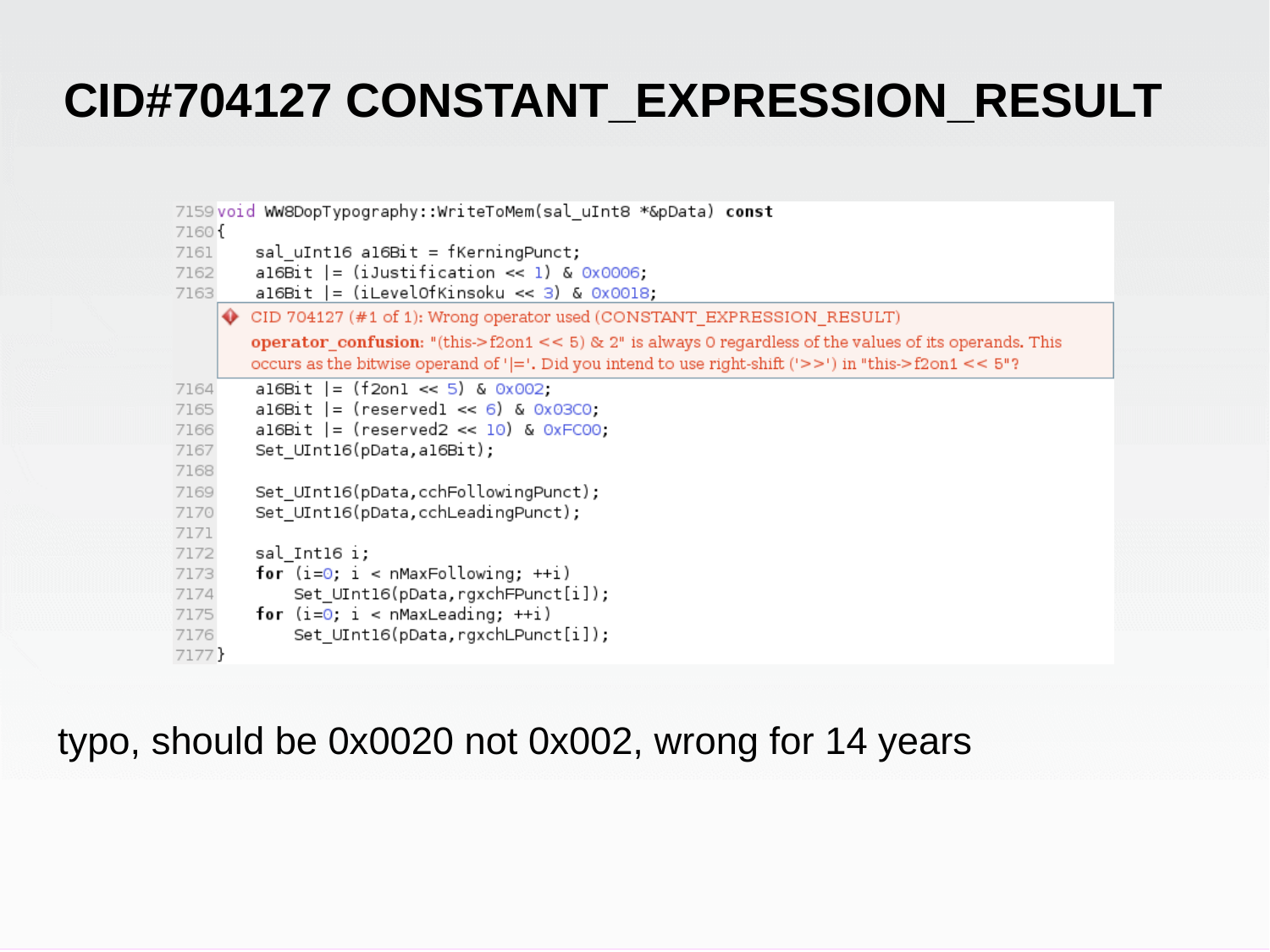### **Defect Density**

#### **Open Source Defect Density**

#### LibreOffice: 7,102,667 line of code and 0.00 defect density

#### **Open Source Defect Density By Project Size**

| Line of Code (LOC)   | Defect Density |  |
|----------------------|----------------|--|
| Less than 100,000    | 0.35           |  |
| 100,000 to 499,999   | 0.5            |  |
| 500,000 to 1 million | 0.7            |  |
| More than 1 million  | 0.65           |  |

Note: Defect density is measured by the number of defects per 1,000 lines of code, identified by the Coverity platform. The numbers shown above are from our 2013 Coverity Scan Report, which analyzed 250 million lines of open source code.

#### Last Years density at conference time was 0.08



 $\times$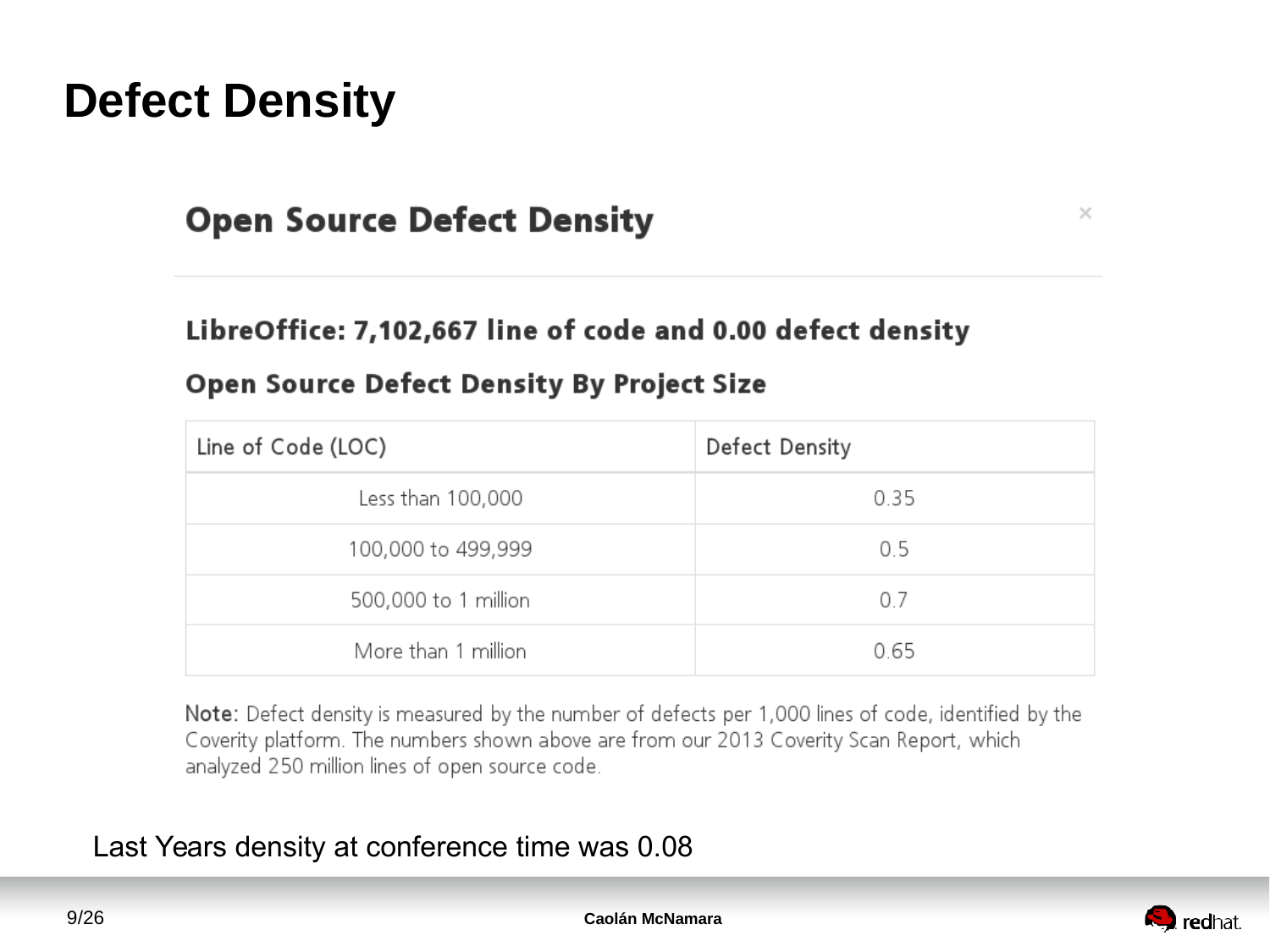### **Defects over time**



Here, "ignored" third party module warnings are counted.

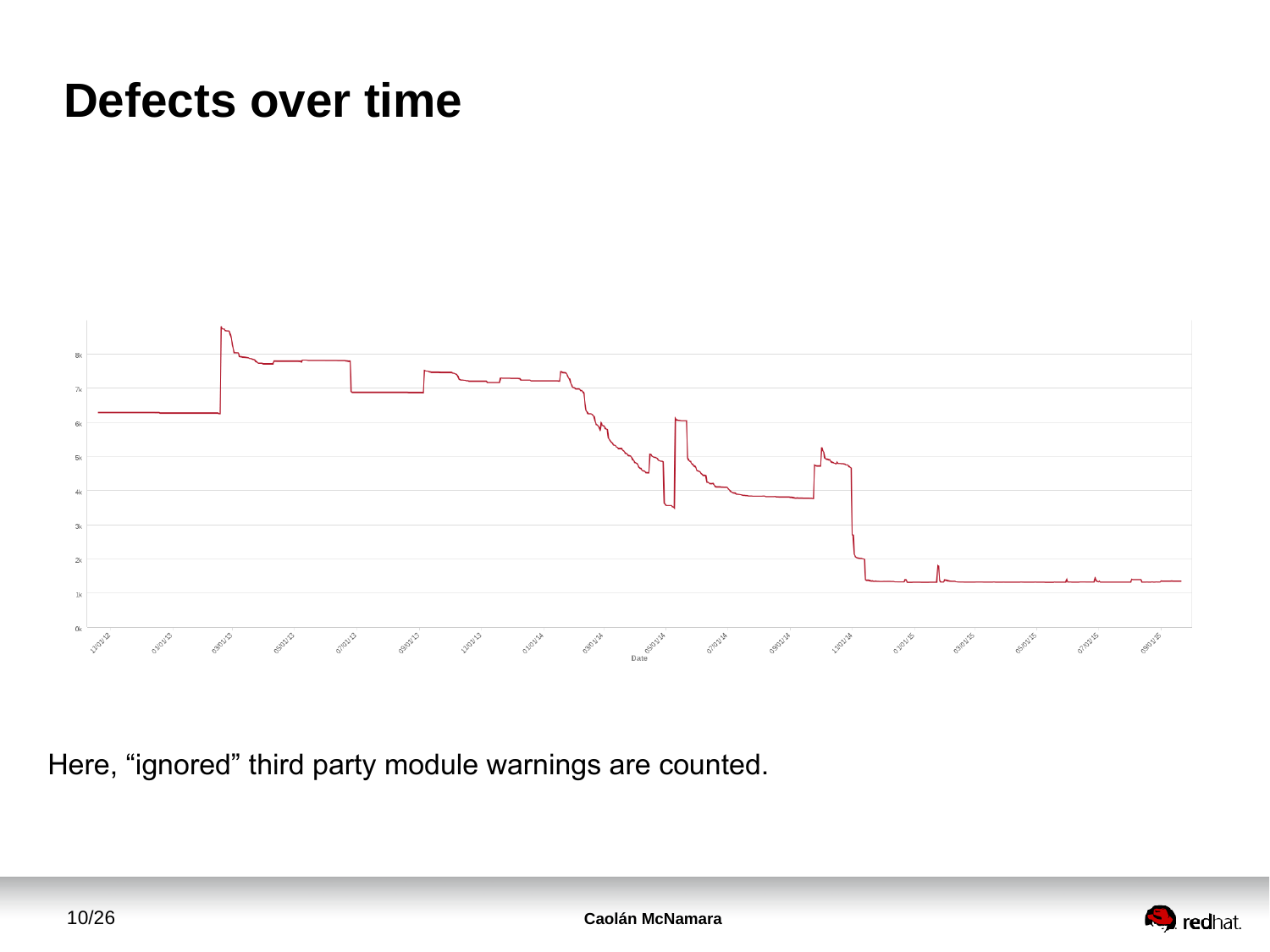## **Process integration**

- $\bullet$  Now run about twice a week
	- Those are the nums of slots coverity makes available to a project of this size
- Typically back to back
	- One to collect warnings
	- One after warnings fixed
- Results now mailed to the list
- Takes about 4-6 hours to build
- Takes about 12+ hours to analyze server-side

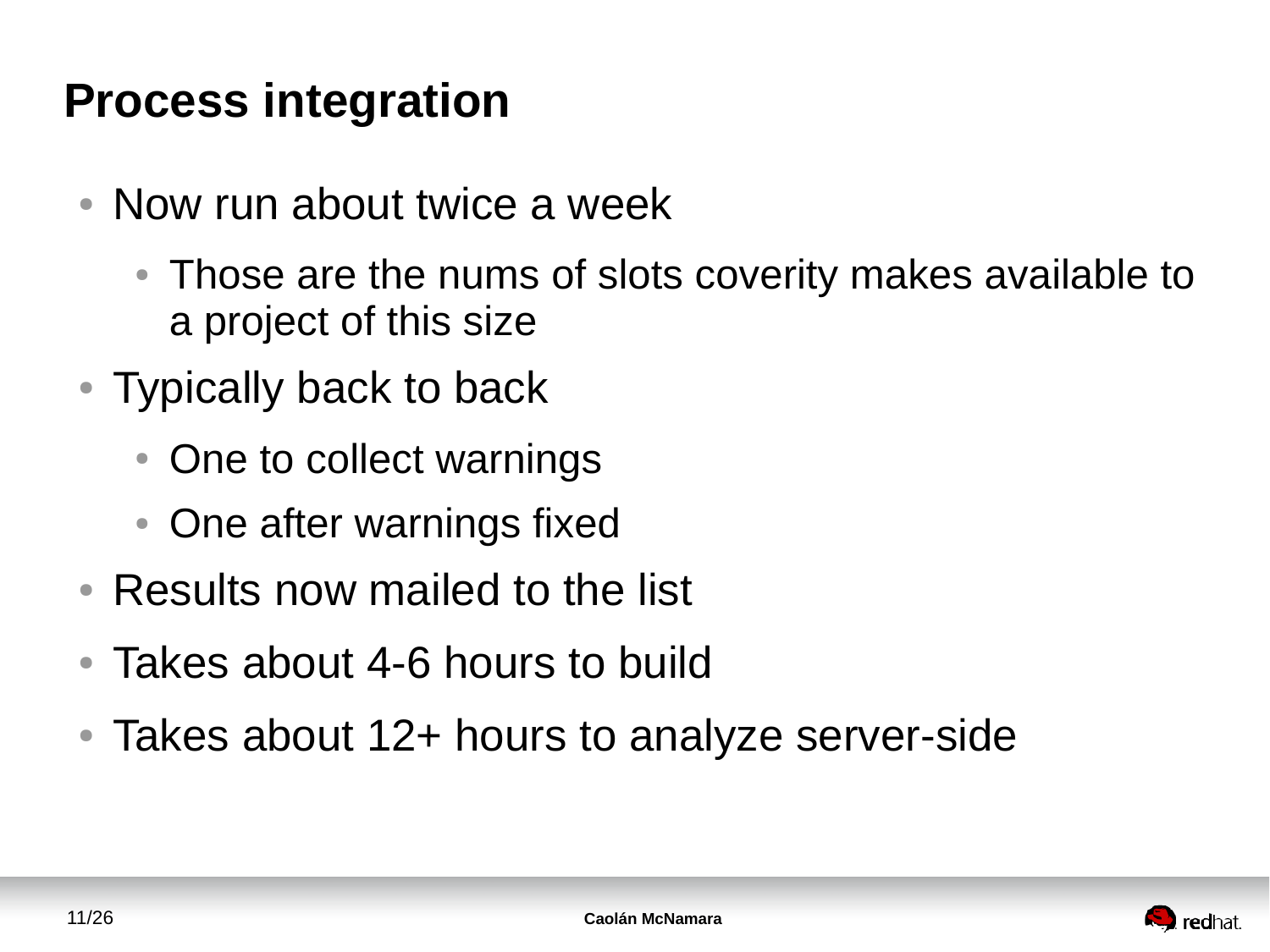# **Crash Testing**

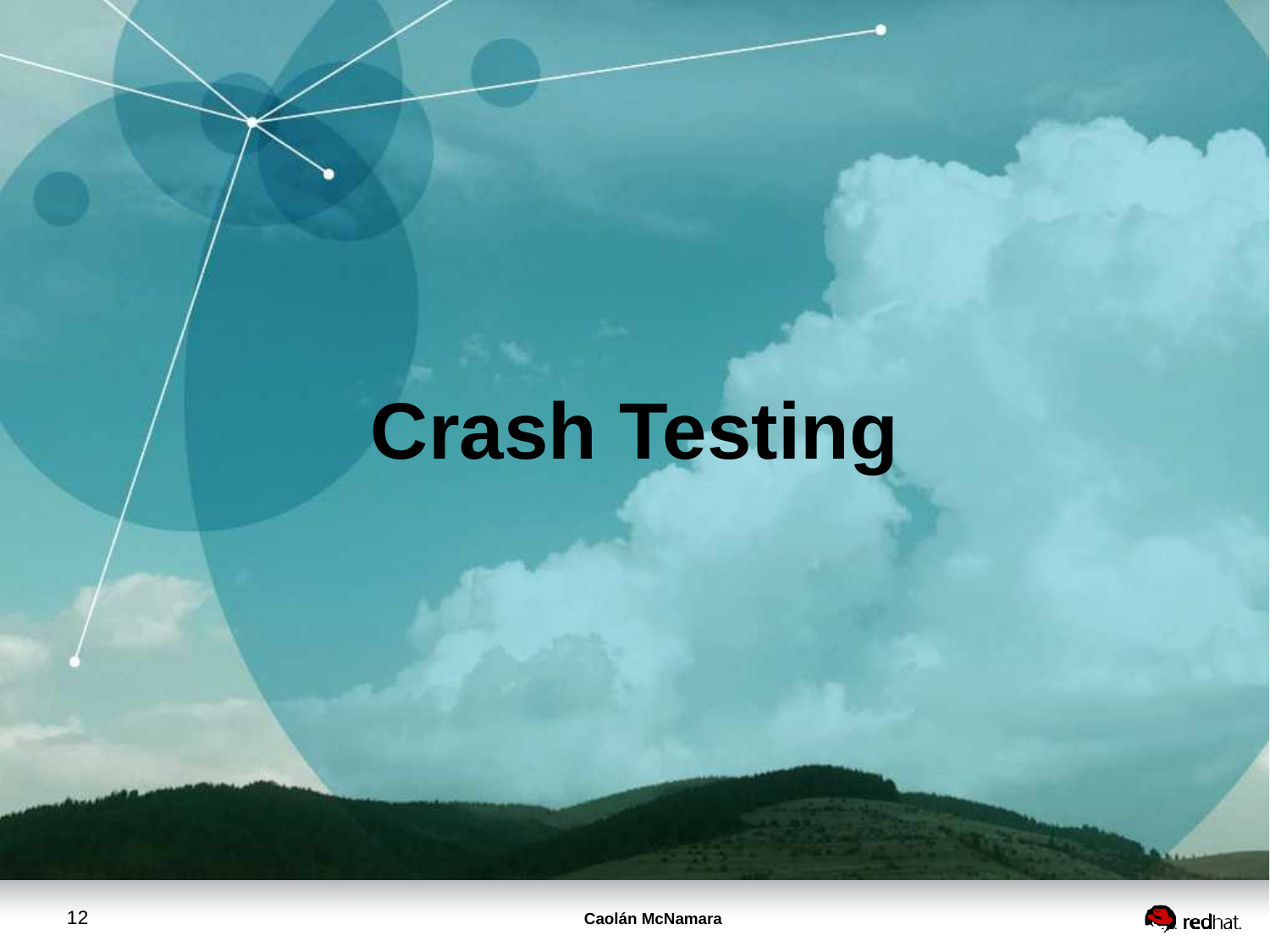## **What it does**

- Loads a bunch of documents
	- 118 different columns for formats in output
	- Some are now sort of pointless, e.g. staroffice binary format
	- See if anything crashes or triggers an assert
- $\bullet$  Saves a bunch of documents
	- Exports to 12 different formats from all the compatible import formats
	- Export to doc, docx, odb, odg, odp, ods, odt, ppt, pptx, rtf, xls, xlsx

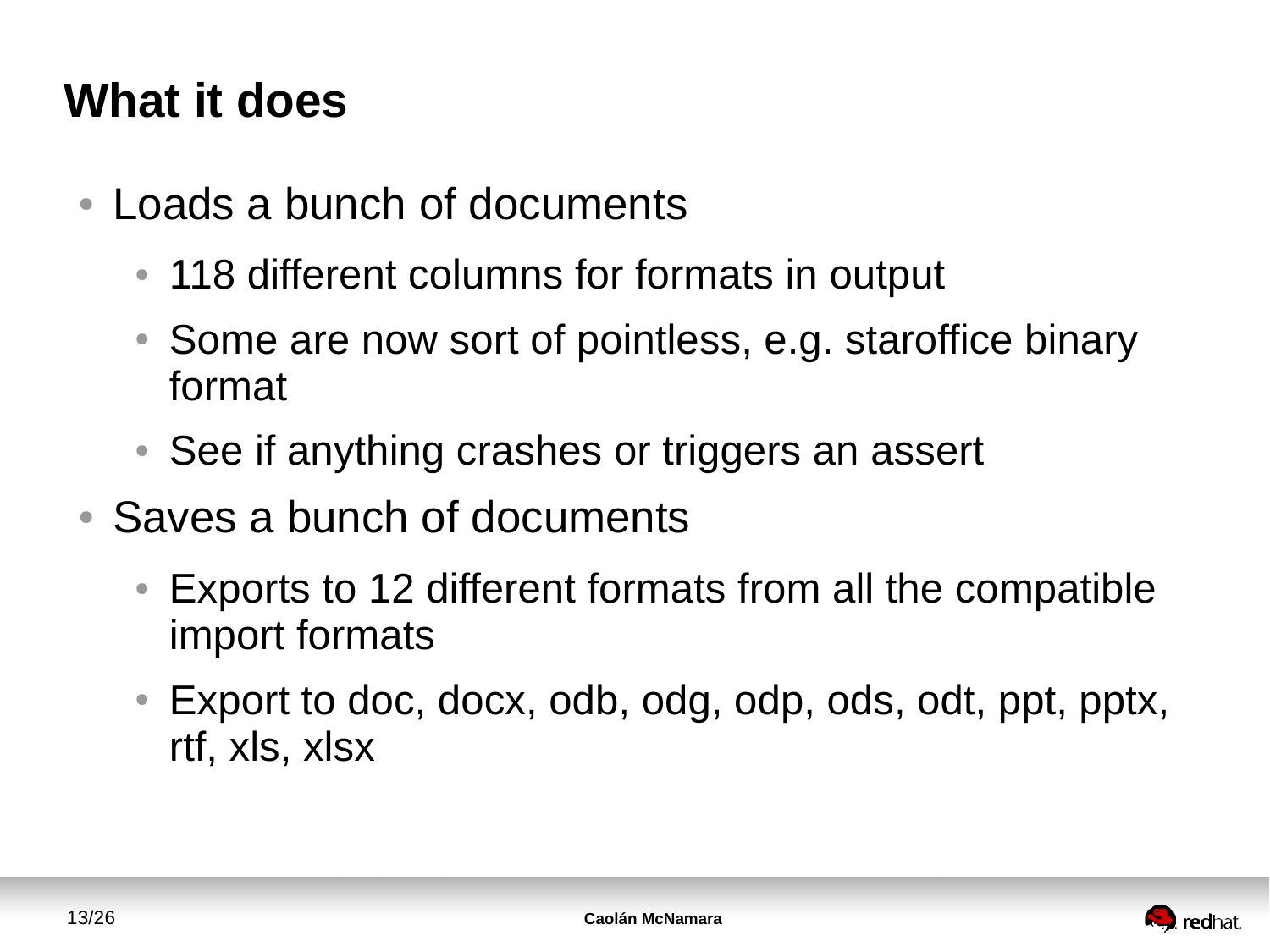## **Process integration**

- Typically run once or two a week
	- Takes about two days to complete
- Approx 80,000 documents in the document horde
	- Mostly populated from get-bugzilla-by-mimetype
	- $\bullet$  + cloudon test documents
	- $\bullet$  + w3c svg test documents
	- $\bullet$  + various interesting documents that have caused trouble for some app or other in the past

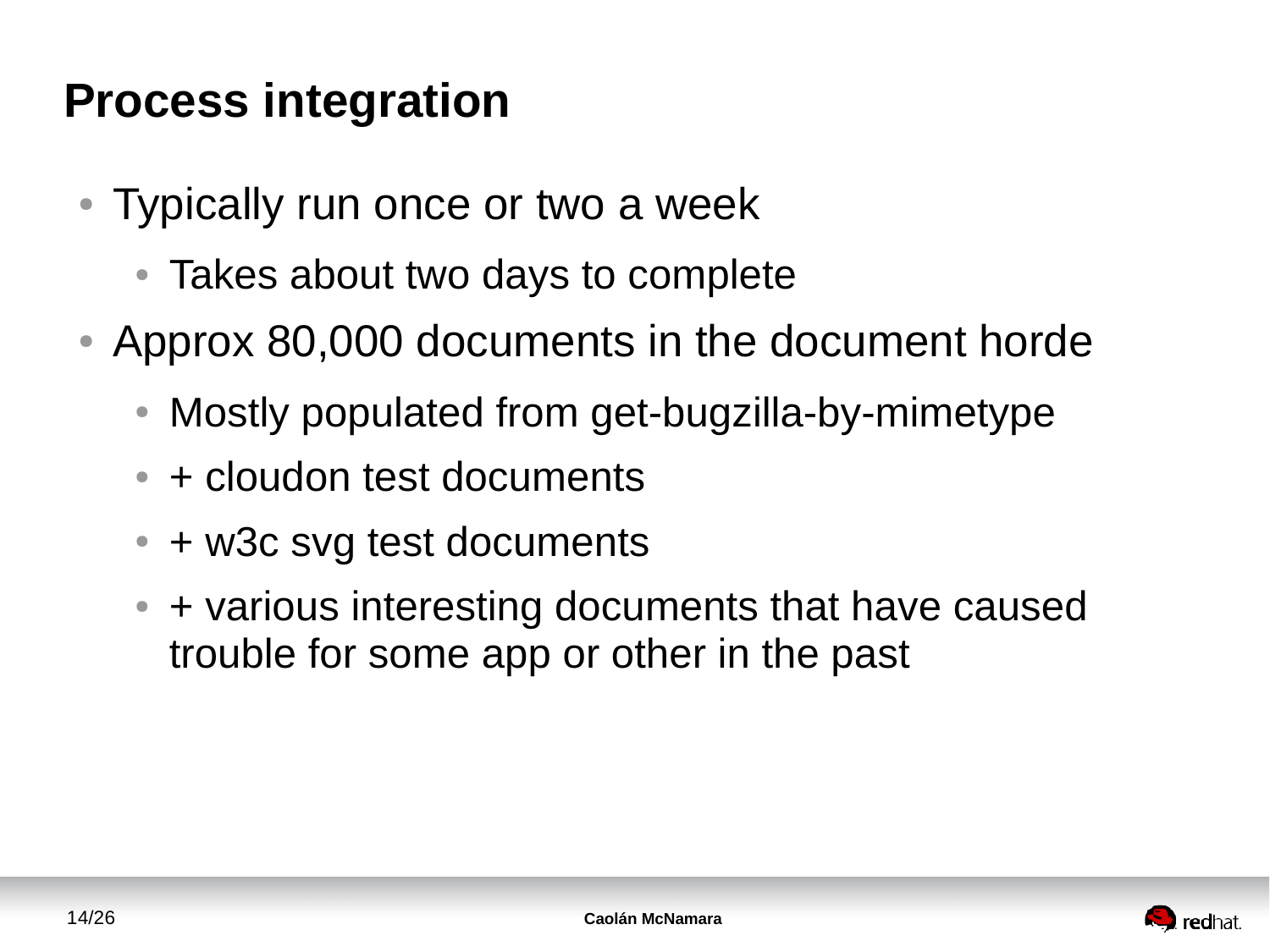# **Horde Updating**

- Typically fairly rarely
- Full update takes about 12/13 hours
- Downloads are cached, so only new documents are updated
- Bugzilla is trusted wrt the mime-type
	- Lots of miscategorized stuff
	- Doesn't really matter, rtfs pretending to be docs, etc
	- Just made doc import filter look a little worse than it was

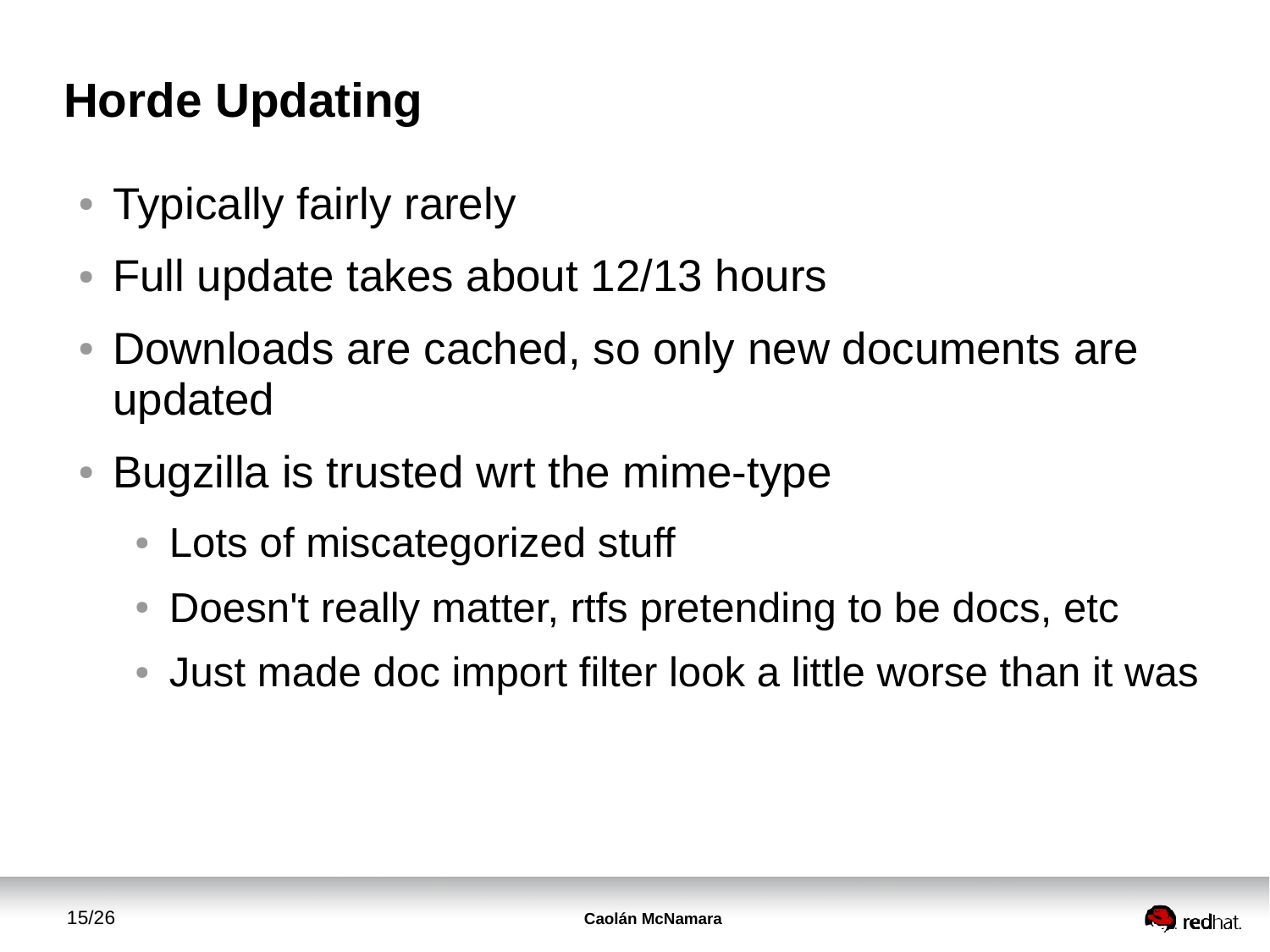### **Import Failure Trends**



Import Crashes

Build 1 is 31 Oct 2013, final build was 16 Sep 2015

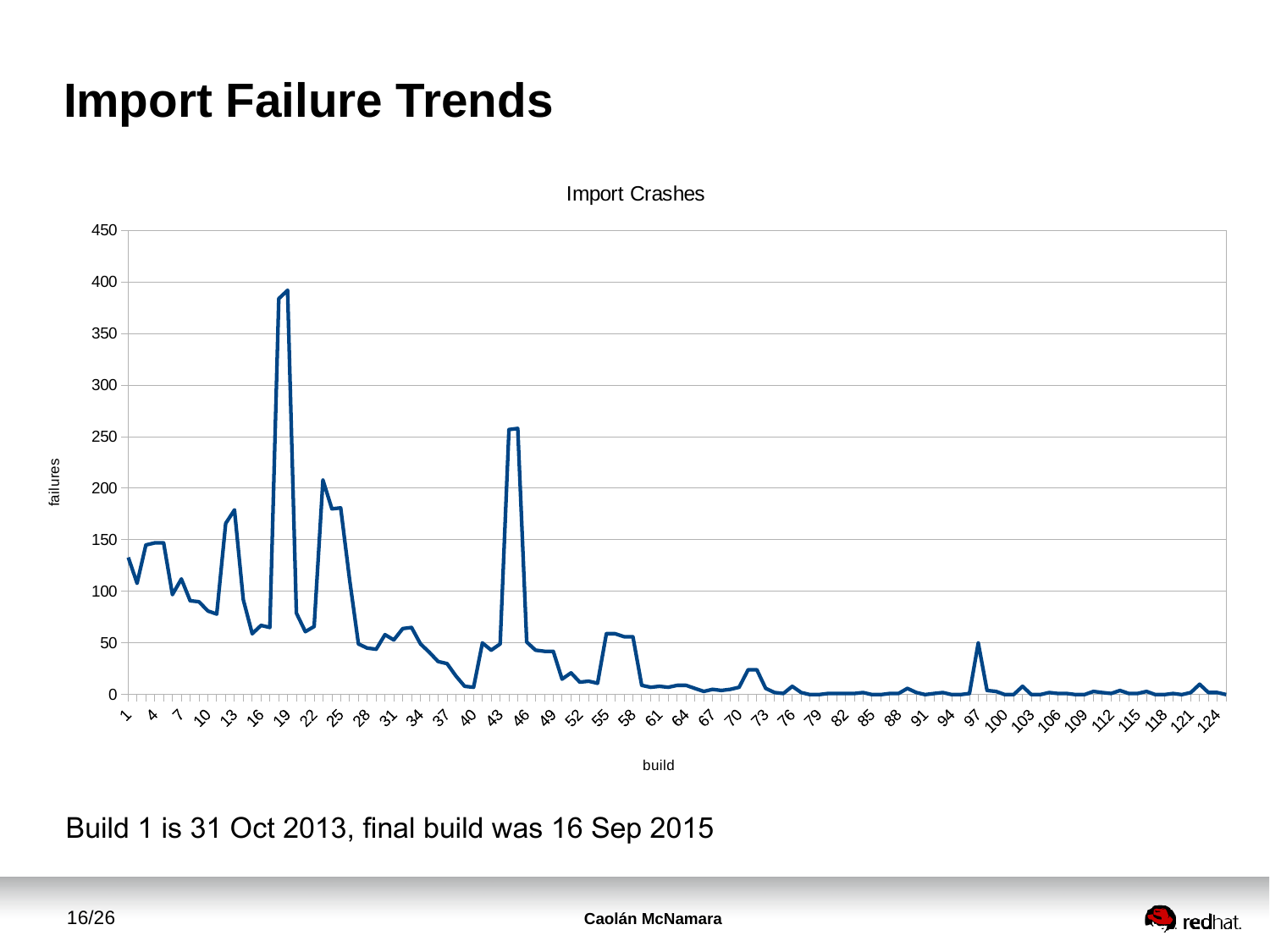### **Export Failure Trends**



Export Failures

Build 1 is 31 Oct 2013, final build was 16 Sep 2015

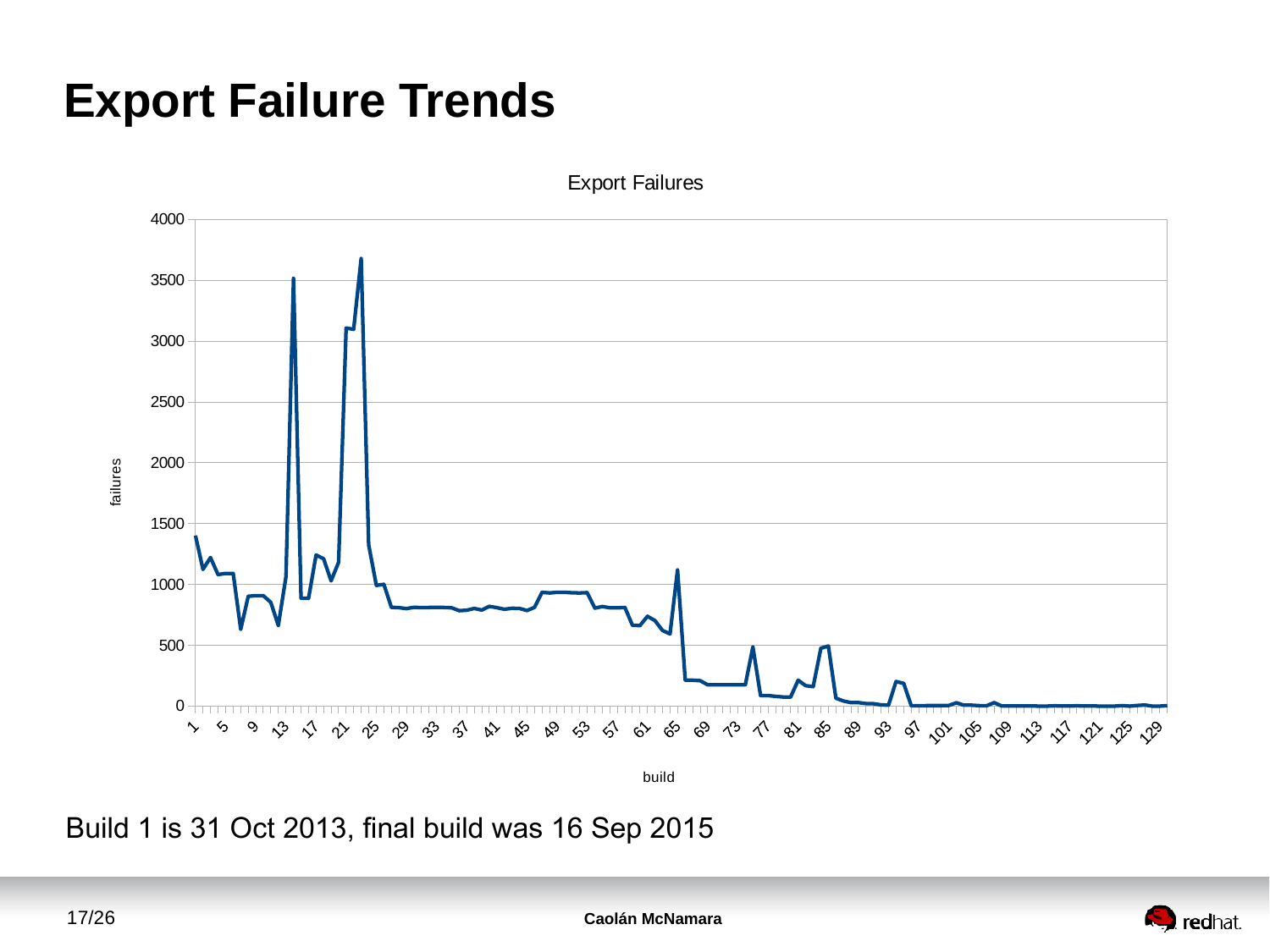## **Triple 0 week**

- 20 27 August 2015
- 0 coverity warnings
- 0 import failures
- 0 export failures

Then everyone came back from their Summer holidays

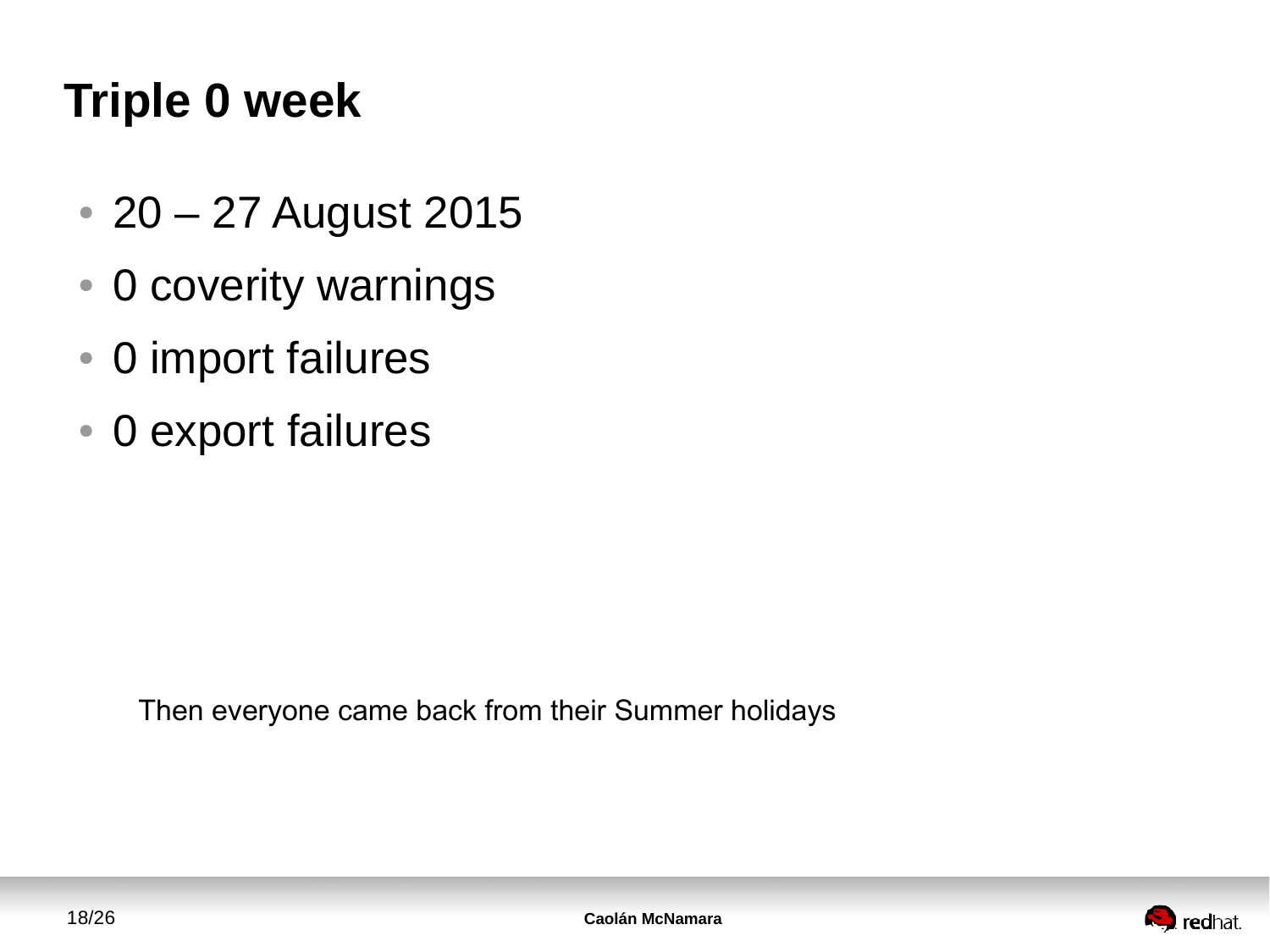### **This week**

- 4 (fixed) coverity warnings, pending next build
- 0 import failures
- 4 export asserts (2 unique asserts)
- Fairly typical

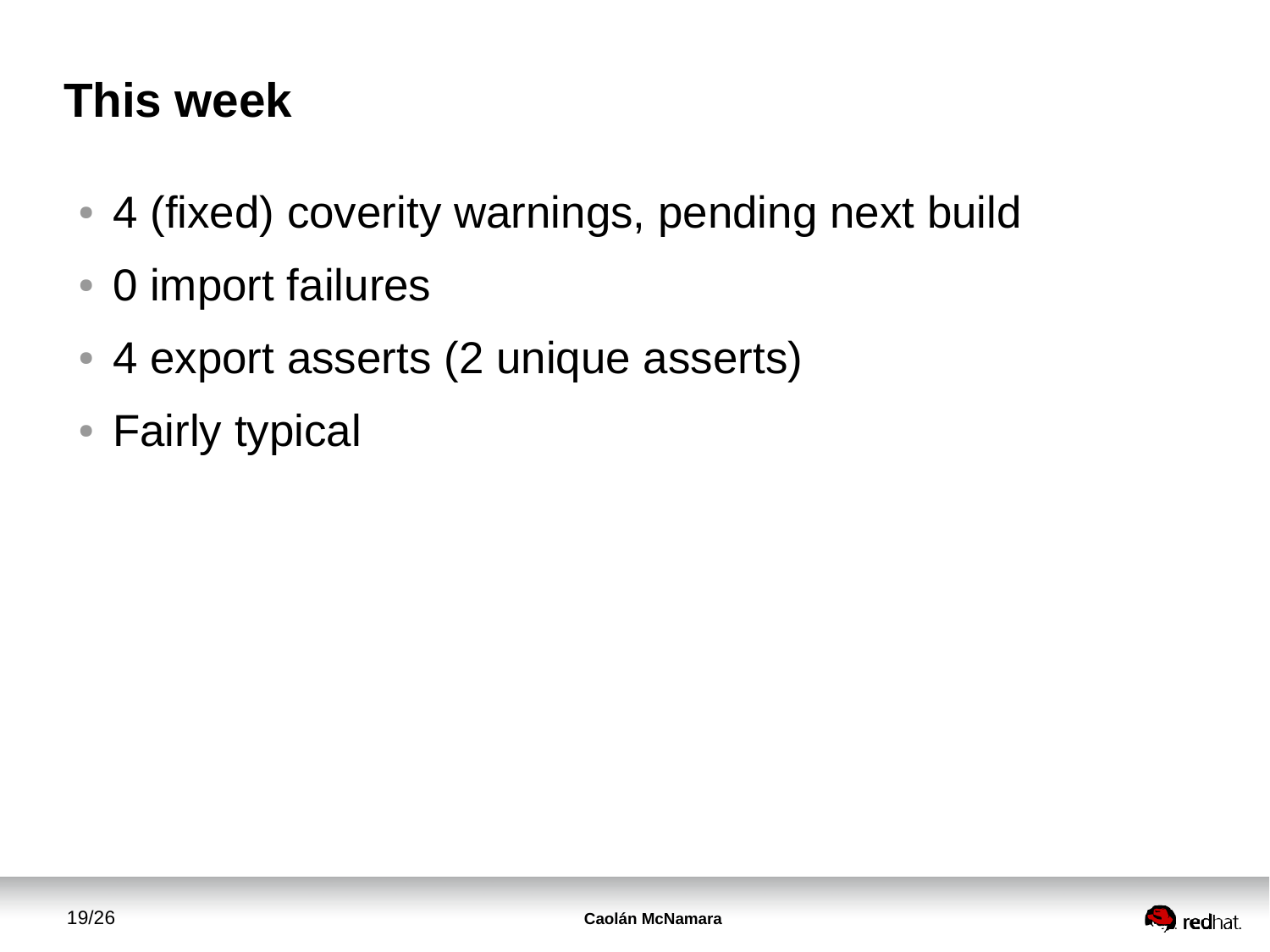# **Taking the battle onwards**



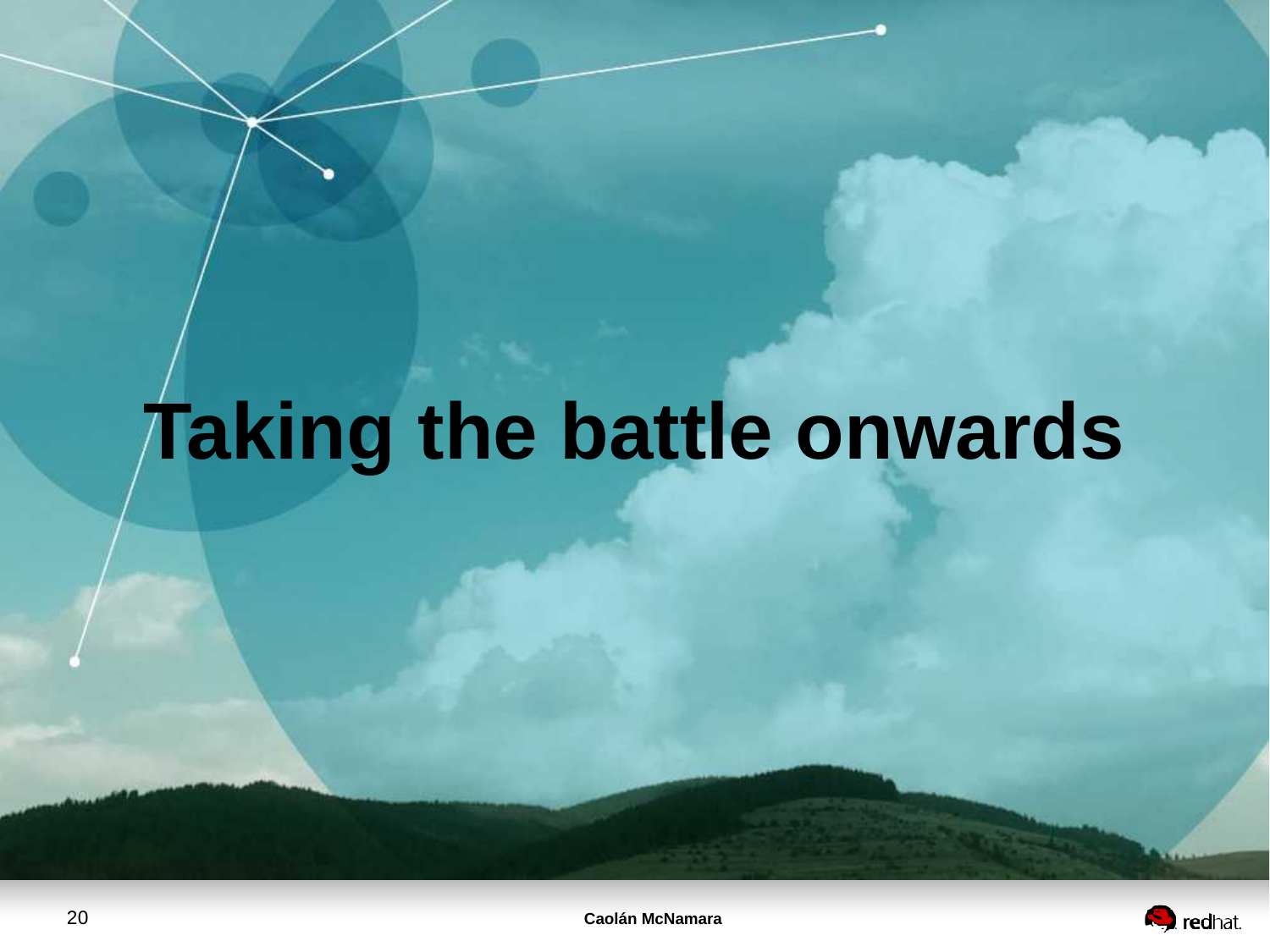# **Generating troublesome documents**

- Fuzzing
- Played with CERT bff for a while, some small results
- American Fuzzy Lop is much more fun
	- Build with afl-clang/afl-clang++
	- "coverage-assisted fuzz testing tool"
	- Generates new documents that trigger new internal states in the target
	- Got to love the UI

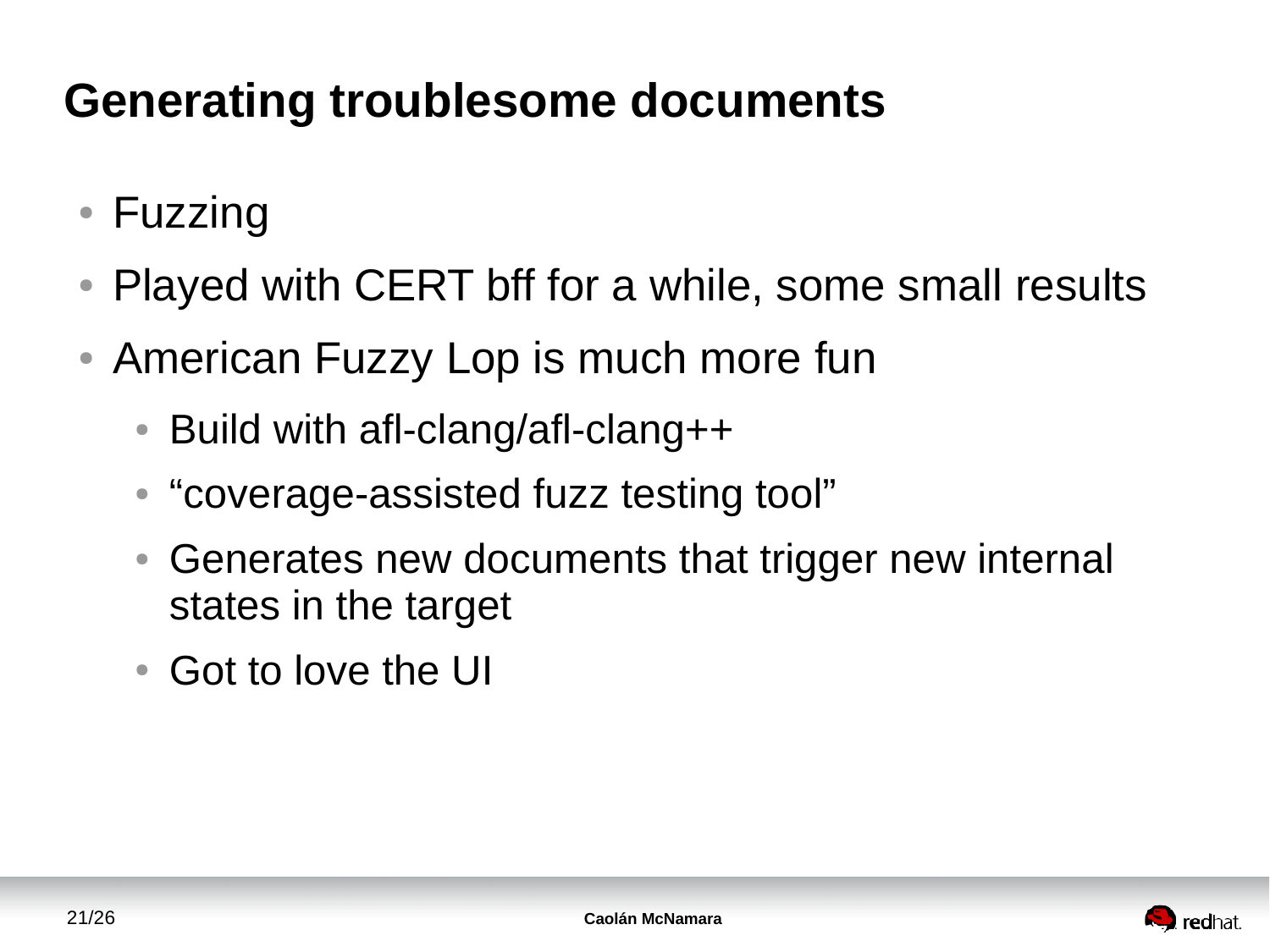### **Screen Shot**

|                                                                                                                                                                                                                   | american fuzzy lop 1.86b (png)                                                                                                                                       |                                                                                                        |
|-------------------------------------------------------------------------------------------------------------------------------------------------------------------------------------------------------------------|----------------------------------------------------------------------------------------------------------------------------------------------------------------------|--------------------------------------------------------------------------------------------------------|
| process timing<br>run time : 0 days, 0 hrs, 0 min, 38 sec<br>last new path : 0 days, 0 hrs, 0 min, 0 sec<br>last uniq crash : none seen yet<br>last uniq hang : <b>none seen yet</b><br>cycle progress            | overall results<br>cycles done: $0$<br>total paths : 119<br>uniq crashes : $\theta$<br>uniq hangs : $\theta$                                                         |                                                                                                        |
| now processing : <b>9 (7.56%)</b><br>paths timed out : $0$ (0.00%)<br>stage progress -                                                                                                                            | map coverage                                                                                                                                                         | map density : 8517 (13.00%)<br>count coverage : 1.13 bits/tuple                                        |
| now trying : havoc<br>stage execs : 15.6k/80.0k (19.48%)<br>total execs : 142k<br>exec speed : 3787/sec                                                                                                           | findings in depth<br>favored paths : 11 (9.24%)<br>new edges on : 102 (85.71%)<br>total crashes : 0 (0 unique)<br>total hangs : $\theta$ (0 unique)<br>path geometry |                                                                                                        |
| fuzzing strategy yields<br>bit flips : n/a, n/a, n/a<br>byte flips : n/a, n/a, n/a<br>arithmetics : <b>n/a, n/a, n/a</b><br>known ints : n/a, n/a, n/a<br>dictionary : n/a, n/a, n/a<br>havoc : 96/105k, 12/20.8k |                                                                                                                                                                      | levels : 3<br>pending $: 117$<br>pend fav : 9<br>own finds $: 117$<br>imported : n/a<br>variable : n/a |
| trim : 14.87%/288, n/a                                                                                                                                                                                            |                                                                                                                                                                      | [cpu: 27%]                                                                                             |

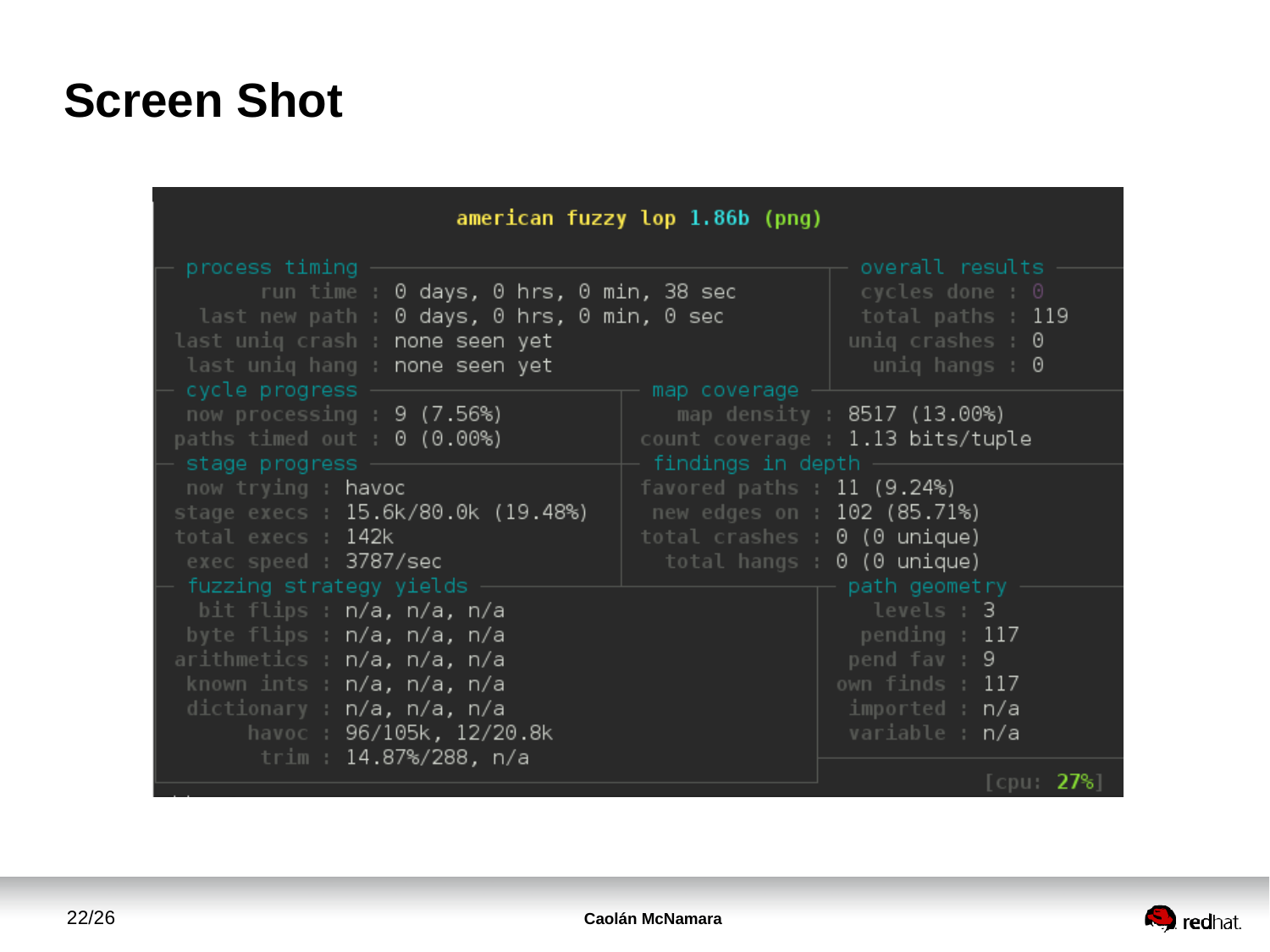# **Speed #1**

- Crucial thing is to be able to cycle **fast**
- under 100 execs a second is super cruddy
- soffice.bin is ponderous to startup
	- 0.18 executions a second for pngs
	- Configuration loading and parsing is expensive
- Custom no ui, no config, application
	- After much hacking
	- 40 executions a second for pngs
	- Approximately 200 times faster

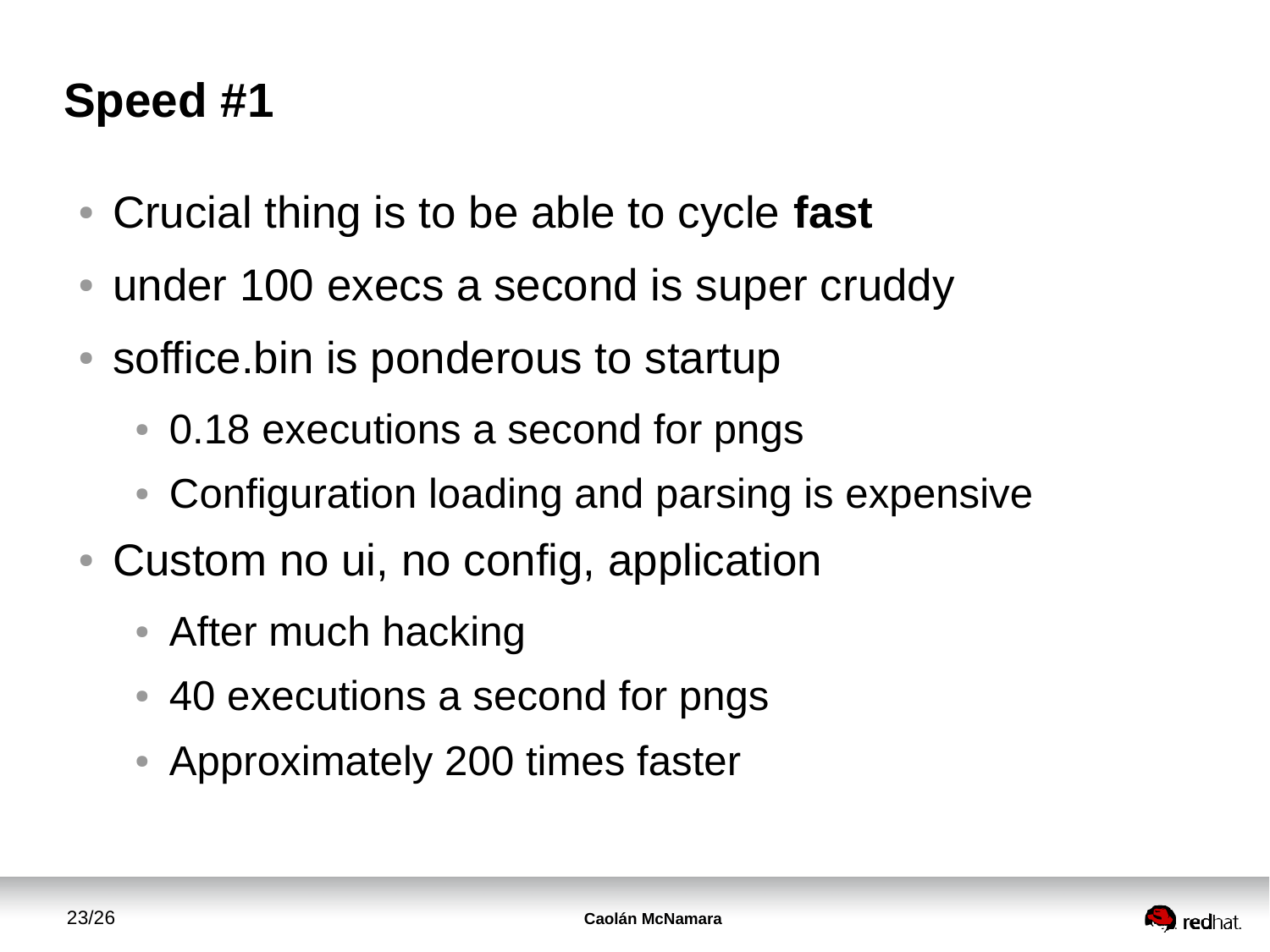# **Speed #2**

- "Persistent mode"
- Don't exit after each document
- Just loop over the same document again and again
- SIGSTOP to afl controller to signal ready again
- Build with afl-clang-fast/afl-clang-fast++
- Makes something of a difference
- 3000-4000 executions per second with custom loader
	- So that's approx 20,000 faster

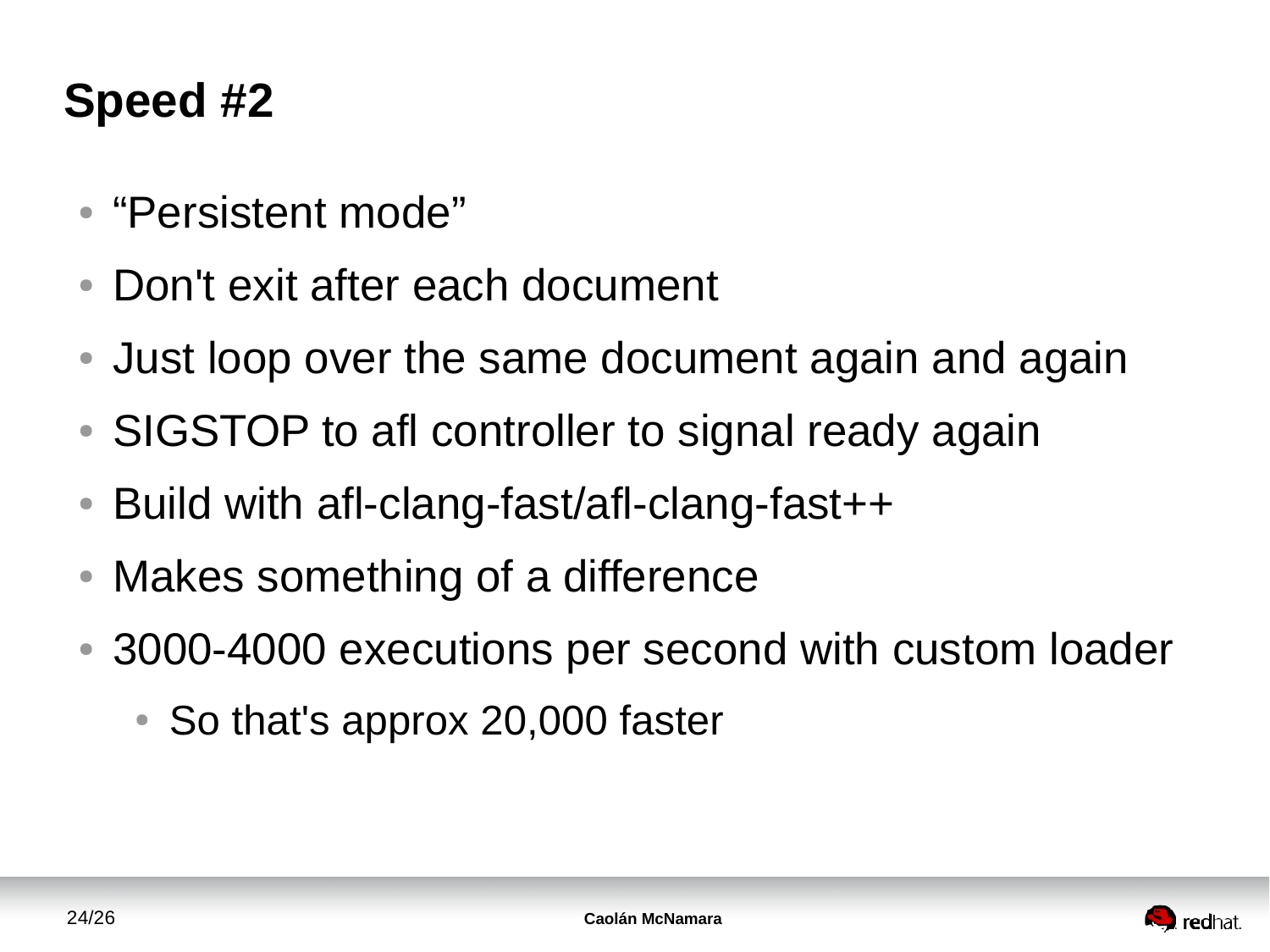### **Process/Results to date**

- Between stock crash testing runs afl runs
- 64 core box
- Currently 20+ instances running for the last month or so
- Mostly on a different file format, can run multiple for a single file format
- Crashes rare
- Rich source of hangs
- Using afl-cmin minimized corpus of crash testing as input